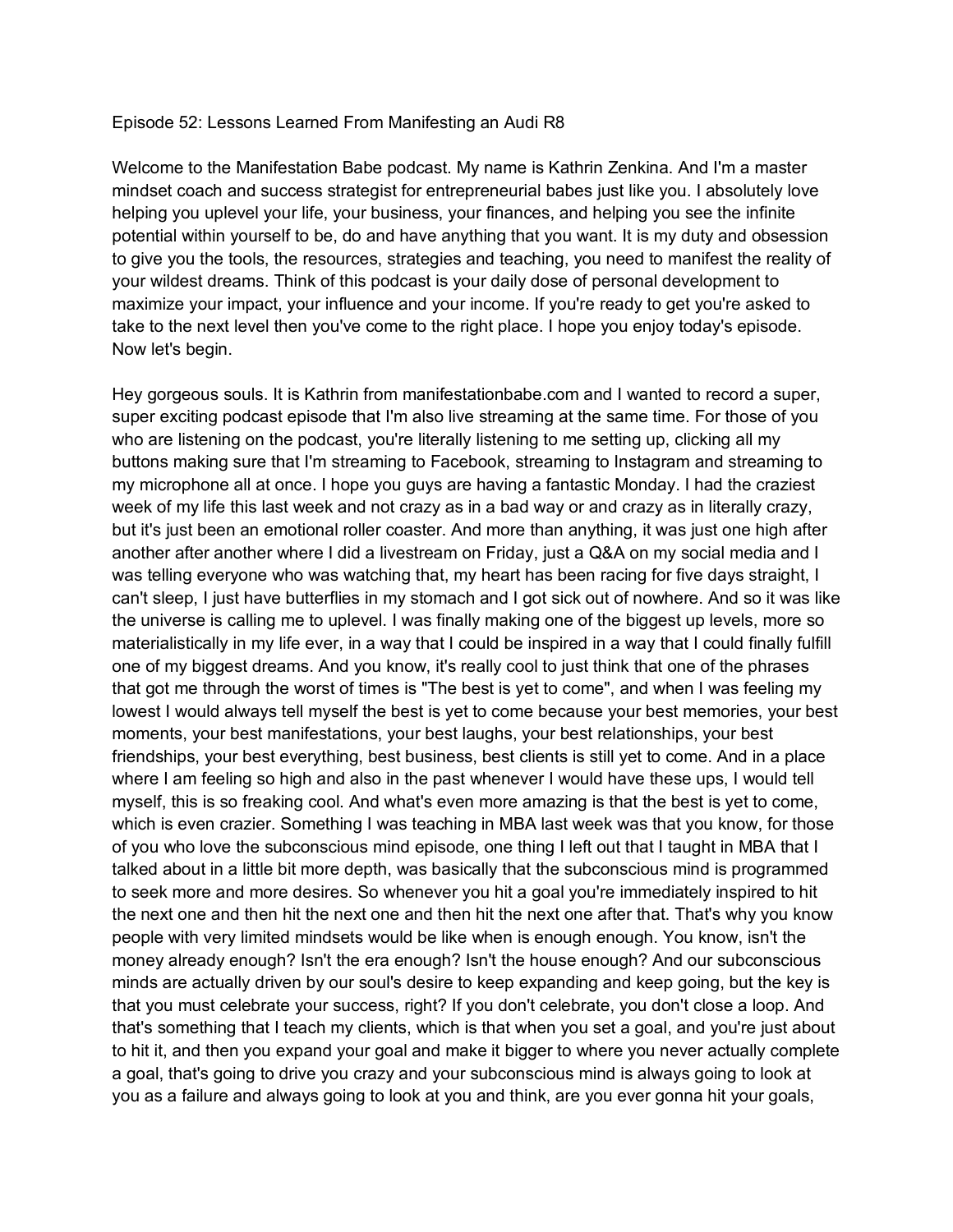you're driving me crazy. Let's do this. And if you don't reward yourself, then you never really stop and smell the roses. Now, for those of you who do follow me on social media, you probably already know by this moment that I manifested the thing that was on my vision board since I was 16 years old because the Audi R8 is the car that Brennan and I finally upgraded from our Jetta. And that car has been out I think since 2007 or 2008, which is right around the time when the secret came out, which is right around the time where I learned about visualization where I learned about vision boarding. And so this thing has been on my vision board for as long as I can remember. So if you asked me, what is the thing that's been on my vision board the longest that I've manifested, it's probably my car. I wanted to share that I have actually two lessons, two important lessons that apply to whether you like cars or not. Two lessons that apply in all areas of life that I think are just so important to share that I really learned in the last week of my life, but before then I just want to share with you this hilarious story of how I actually manifested the Audi R8, how it's been a process, really going back to again, you know, from my grandma's couch and how what the R8 meant to me at that time in my life and the progression. I'm going to give you some practicalities of what I did to go from the girl who visualized driving the R8 to actually driving it off the light. And then I want to share with you a couple of interesting you know, funny lessons that I learned going from dealership to dealership all around Los Angeles, and then I'll share the lessons. So this is going to be a really good episode.

Now. This is my dream car. And I remember when it first came out, I made this decision, I decided and when you decide on something, you are giving your subconscious mind an order. So I remember for as long as I could remember, even when I was 16 years old and didn't even have my first car yet right but let alone the R8, I made a decision that one day this is the car I'm gonna drive, I don't care how it's gonna happen when it's gonna happen at this moment in my life I didn't choose an age or anything. It wasn't, you know, in my 30s and my 40s in my 20s, I just knew I had this decision made. And I would always visualize. I remember for the last two years, anytime I'd be driving, and especially in the last six months, anytime I would be driving my white Jetta from college, my eyes would literally transform the Volkswagen sign to the four rings of an R8 and I would see, this is something that I didn't know I didn't know that the steering wheel actually has an R and an eight at the very bottom. So that was a cool addition. I didn't see that before, which shows you that you don't have to be perfect. It's cool to go out and get the details right. They say, if you want a car, go test drive it, but this is a funny story about the R8. And you know, visualize in exact detail. But the thing is you guys is that I didn't even know this much detail. I just saw the four rings and I told my subconscious, hey, I am driving an R8 when I visualize this. And so when I'm driving through the canyons, when I'm going to work when I'm coming home, when I'm driving to Vegas, or just anywhere where I am physically driving a car, in my mind, I'm already driving an R8. And you know, if you've listened to my podcast episode on the evening routine that I do every single night before I go to sleep, I lull myself to sleep with a visualization and so I see myself having already manifested something that I'm currently manifesting. Or I'll look at my vision board and just kind of meditate on those pictures as I fall asleep. In the last six months, I would be driving through the canyons in an R8, that was my visual on a consistent basis, and it just felt so real you guys at some point, it feels so real that you don't even need it. Right? I had zero desire to uplevel my car or to upgrade my car. I've been talking about how Brennan and I live in a studio, we drive a Jetta, we have a successful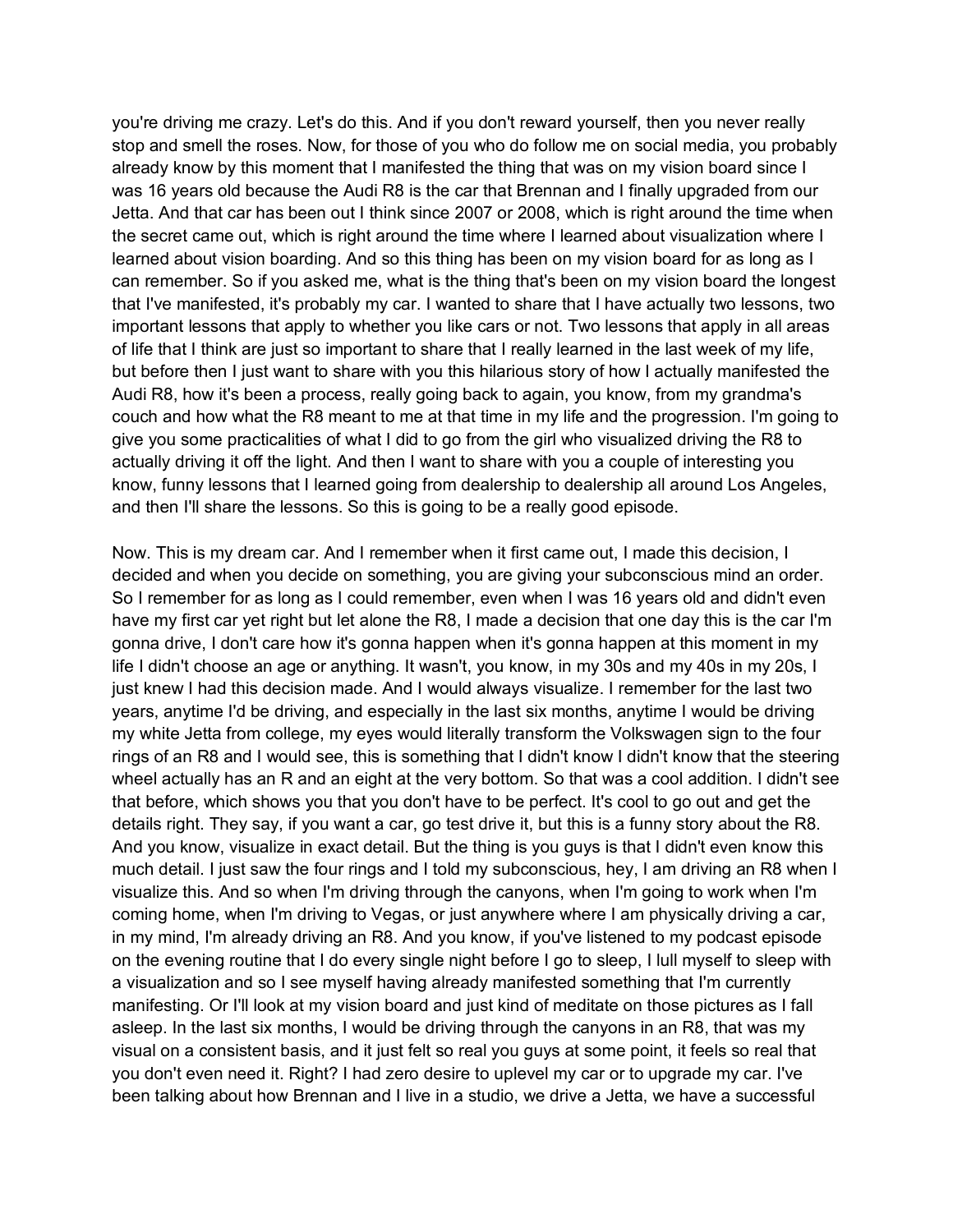seven figure business and we love to travel the world, we just have no desire to be flashy with the things that we have at home. And so it was never anything that I was because it felt like I already had it. I had no desire to go out and you know, show the world or make some sort of points. And it didn't make any logical sense either. Because we've been traveling the world for so much. The last nine months, we've only been home about two to three days at a time. And so to you know, go out and upgrade the car that just doesn't make any sense. We wouldn't even be enjoying it. And so, what was I gonna say? Okay, yes. So while I am driving my Jetta, I feel like I already have this already. It is already real, I have so much certainty. I have no attachment to it, I have no attachment to the outcome. I'm just enjoying life and I'm enjoying every single day. Now on my grandma's couch, this is also what I did two years ago. This is what I also did up until now. Now, here's where things shift. So the lesson there that I want to share with you is visualization is everything you guys. It is everything whether you are a visual person or not. I also want to remind you that some of us are more visual than others. And so visualization is all about getting to a feeling of certainty, to a feeling of already having it. Some people are kinesthetic, which means that they actually process the world more prominently through their feelings, and they like to focus on feelings and when they explain things, I had a grip on it, you know or that feels good. There are more feeling processes. And so those people who are kinesthetic, when they visualize they actually have a hard time seeing pictures, but since visualization is all about the feelings, they just can tap right into the feelings. And so how would you feel if you were already driving that car? How would you feel if you already had that dream business, the dream clients, whatever it is, and so it's easy for them to tap into feelings. Now, auditory people, they hear better, they like to process through sounds that sound good. And when they close their eyes they are more able to picture sounds rather than picture images or feelings. But those when they visualize, when they close their eyes, and they hear the congratulations or, oh my god, you did it, that's what inspires them. That's what brings, that's what evokes those feelings of already having. And so for auditory people, that's what they can do. And then visual people see visualizations. So visualization is no matter how you do it, I don't believe there's a right or wrong way, if you're stressed out when you're visualizing, you're not doing it right. So you make sure you're coming from a place of fun. And there's really cool tools out there. I remember, I haven't done this in a while, I obviously love vision boards, because it creates a nice picture for my visualization, so something you can do is you can and I'm looking to the side right now, because I'm looking at my vision board, it's the background of my computer, it's the background on my phone, my iPad, everything, and so I will actually hop into a picture. So I see there's a picture of actually, there's a white R8 on here, so I would jump into that picture. And I would focus on one thing at a time. So right now I'm driving the car, and then I have a private jet on here as well. So then I would jump into the picture and then focus on my private jet. What does my private jet look like? What does it feel like? Where am I going? Just as many visualizations as I can come up from there. And then there are things called, I think it's a website called mind movies, where you can take pictures and upload them onto this platform and add background music and add affirmations and wording and stuff. And you push play and for about two to three minutes long there's just your movie. It's the movie of your life and then you can also script, so if you're someone who likes to process via words, script your life as if you've already had it, okay, write it down as if it's a movie, write it, write the script of your life as if it's already done and you're writing it from the future. You know, what time you're waking up,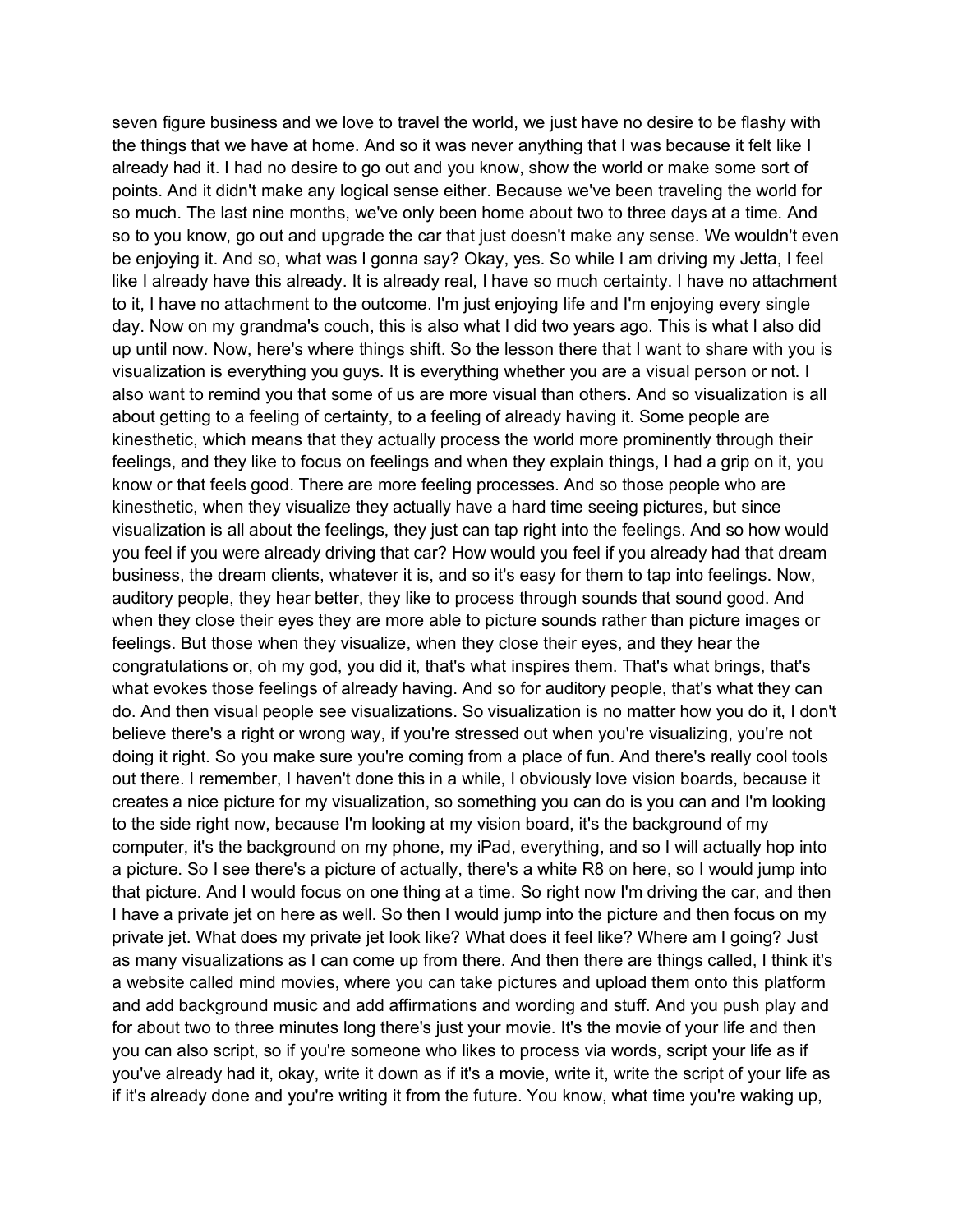who you're waking up with, what you're doing, what it feels like, and all that jazz. So visualization is key. And it's one of the ways because your subconscious mind is so playful. It's only seven years old. So of course it likes pictures or likes stories. He likes music and likes all the stuff that kids like and is as playful as he can be with it. That's key to manifesting all your desires. So if you asked me how I manifested this car, it's by knowing that I already had it and seeing myself from all different angles. A little tip that I can give you is to see it from your own eyes. So if you were to visualize driving your dream car, see it via your own eyes, and then take yourself out of the picture and pretend you're sitting in the passenger seat, watching yourself drive the car, because then your subconscious mind links that you are involved in this picture, because what ends up happening is when you're only looking through your own eyes, your subconscious mind doesn't know the difference between real or imagined. And because it's imagined technically, your subconscious mind might think that it's real, because it doesn't know the difference. And so when it sees it through your own eyes, what ends up happening is that it thinks it's already done, and when he thinks the work is already done, it actually stops the manifestation process. So something that you can do is to take yourself out of the picture. And this is what I learned from my NLP training to take yourself out of the picture - third person perspective, see the back of your head or the side of your face, you know as best as you can. Again, this is supposed to be fun and inspiring, not stressful. And then see yourself and your subconscious mind links that you are actually involved in this picture. And unless you are involved in this picture, then it hasn't finished right? It's an unfinished product. And so your subconscious mind is constantly on this journey of searching, seeking, and bringing everything, bringing the people, the events, the circumstances, everything that is involved with actually making it happen. So those are all my visualization tips, tricks, techniques, everything that you need to know so that you guys can get started too. If I've in any way shape or form inspired you to really crank up your manifesting and really crank up your vision realizing this is all you need to know. Okay, so let's carry on into the story last week after my MBA launch, randomly the Friday before I taught module one out of nowhere I get a lot of my guidance out of this deep knowing and I also hear so. I guess I'm also a clear audience if you would, if you want to call me that, so I just got this guidance where all of a sudden I saw very clearly me driving the car. And immediately I knew that the second I would get the car the second it would be in my reality. I would be inspired on a whole nother level. And I heard out of nowhere this message saying go get the R8 and I'll deliver you your next steps. I will deliver you the guidance, I will give you that next idea that next whatever it is, and I thought, oh my god and thought Brennan is gonna kill me because we agreed, we've always had this plan and the plan is still in place of where we are going to majorly invest most of our money so that we can basically be set for life by the time I'm 30. And so to him, when I said, let's go get an R8, I think it's time, let's go upgrade the Jetta, I thought he was gonna freak out and I thought, how in the world am I going to bring this up to him? How am I gonna? How am I going to say this to him? And I remember looking up and also one more thing I wanted to mention, I actually never intended on purchasing a car either because we don't want to be tied into anything. We don't want to purchase a depreciating asset. And we also don't want to be tied into something for longer than two to three years. So my vision has always been constant car upgrades right. So we actually leased it now. Even leasing it is not cheap and even leasing it is a huge up level and even leasing it taught me so many incredible lessons and also brought up a lot of loops that I needed to jump through. So it was a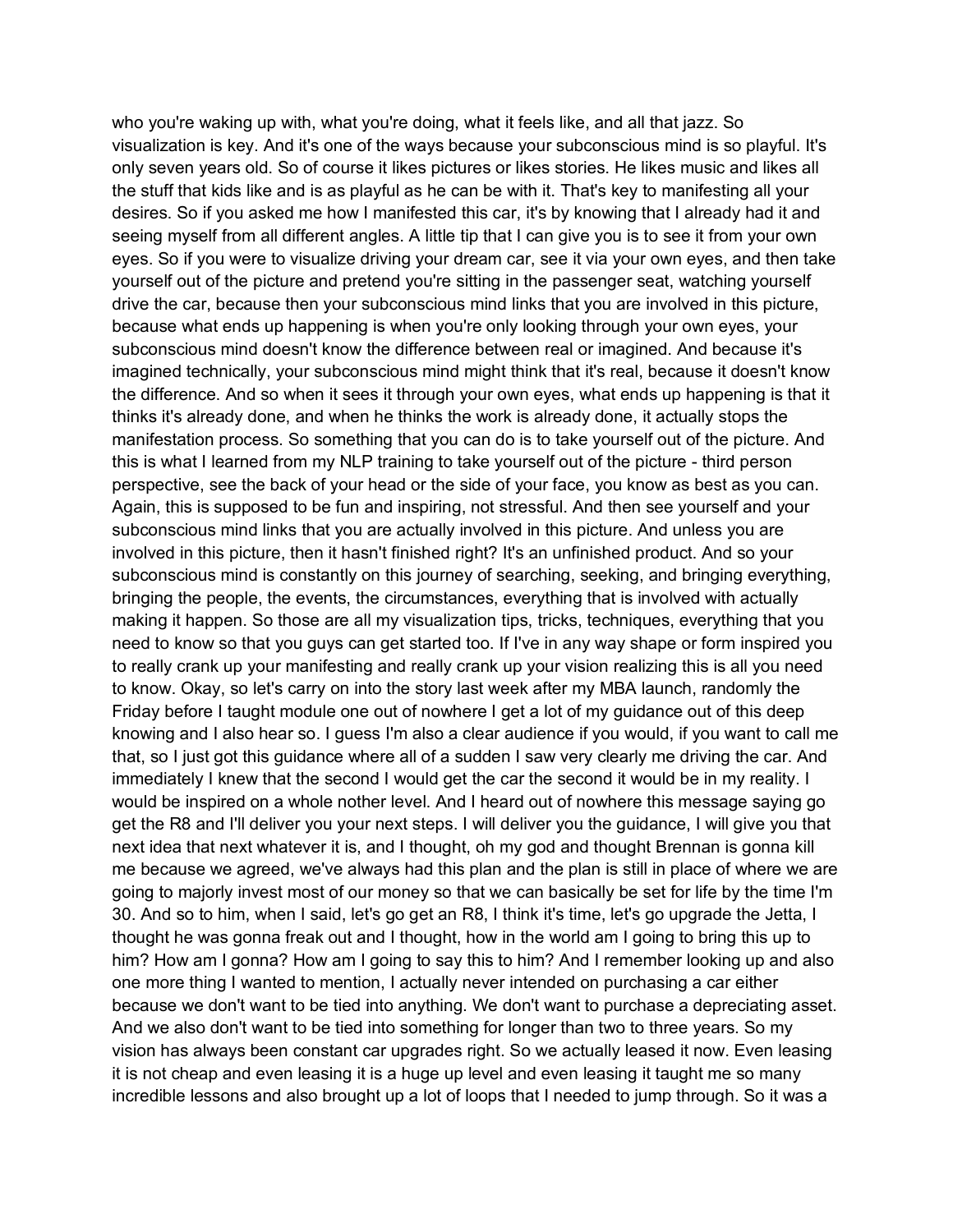very interesting process. So I remember going on audiusa.com playing around the numbers, you know, if I put this much down, what is the monthly payment going to be if I put that much down? What is it going to be? And if I put that much down, what is it going to be? And the numbers I was playing with were so aligned, it looked so easy, it looked so effortless, I said to myself I can easily afford this, this is awesome! This is so cool. This actually is gonna work. And even though we're leaving for most of July, we're actually going to be back in LA in August, there's time in September, pretty much up until our wedding we're gonna have longer periods at home. And so I said, we can actually drive it, we can have fun. And again, my intuition, my guidance, my spirit guides, whatever you want to call them, were literally you need the car. It's your turn, it's your chance. It's your opportunity. You know, the AI will deliver you your next steps. That's just the message I kept getting. Sounds like oh my god run and we need it. We need it. And so of course Brennan and I, we had some good conversations. And eventually I was thinking, okay let's just go to the dealership and let's just test drive it because this has been my dream car for a really long time. And I have no idea how it even drives, I just have no idea. What if I hate it, right? So we said okay, let's go to the Audi dealership because it was Sunday, and they closed in a couple hours. We decided to go and test drive the R8. Now here's where things get interesting. And here's where I learned a very interesting lesson. But I'll share the lessons at the very end because I just want to share with you the story. And I have my notes here so I don't forget the flow. So we drove to Calabasas. Which is a city right? Passable than hills, which is where I lived for about five to six years. It's at the end of the valley of the San Fernando Valley. If you guys are familiar, we went to Audi call basses. And we walked in literally pulled up in my Jetta. Brennan is wearing flip flops and jeans, and I'm wearing workout clothes and I'm wearing one of my older purses and we just looked like how we look like on a typical day that we decided to go grocery shopping and go have brunch and this is post MBA launch. And I was exhausted of course. I taught it Saturday and then on Sunday when we went to the dealership, and I just said, we're just being ourselves when we walk into the dealership. And you know, the sales guys are kind of looking at us a little bit weird. Not a little bit weird but a little bit apprehensive just because who knows why? And I remember we're like, Okay, can we speak to a salesperson and they're like, you can see that he walks into the back office. You don't want anyone to help them out, and they're all kind of all had that like, man, you know, look in their face. And finally this guy hesitantly walks out. And I'm thinking, if they only knew what kind of sale they can get out of us, they would be acting differently, but of course, no, they're totally judging us. They're totally judging and thinking that we're just some kids. And so he walks up to us, and I'm literally like, hi, I'm here for the R8. And he's just like, well, it's here. And he's pointing at it, because I'm standing right next to him like, no, I mean literally, like I'm here to get an R8. SO I tell him can I test drive it? Because I want to make sure I like it before. And he's telling me, well, we don't just give everyone a test drive. You have to be approved. And you have to prove that you can. You can afford it and I was like, I can afford it. Can I test drive it and he says, well, we have to walk up. We have to sit down and look at your financials and blah blah, blah and look at your credit and do a credit check and stuff like that and all that like. Alright, let's do it. And so Brennan and I are just getting a very low vibe experience. And it was just very, very interesting. And so this is where my first lesson comes in, but I won't share it yet. So anyway, we're sitting up the computer, blah, blah, blah, he's crunching numbers and we run into our first problem as an entrepreneur. Backtrack real quick, the Friday before we did this, the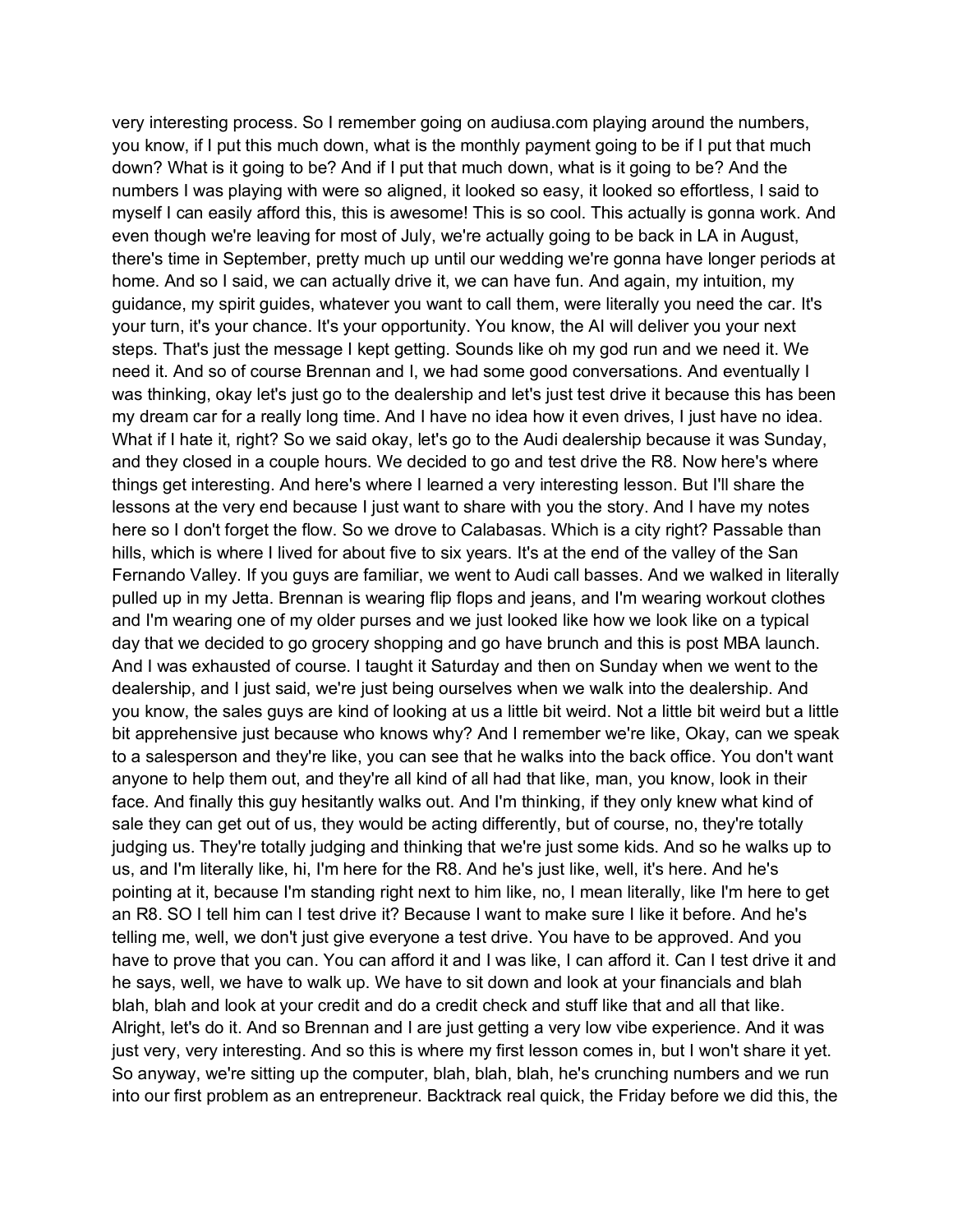Friday before MBA started, on the Friday before I went to the dealership, PayPal called us. PayPal calls us because apparently I broke their algorithm and their security team called Brennan and basically said, hey, congratulations on your sales. And but you've already made what you made last month today on and it's only June 1 because they don't I guess understand what a launcher is and that a lot of sales come in a short amount of time, you know, especially during a launch, and basically start questioning, what is our business? What is the product that we're selling? If it's legal? But they're just super apprehensive and just questioning us and, you know, asking us how our business model works and all that stuff. And I'm say are you serious right now? Long story short, that was a night that we met up with one of our employees and we're just kind of laughing, that's kind of a goal. When you break PayPal and the security team has to call that's kind of a goal. That's kind of baller status. Okay, so we had a good laugh about it. And it was funny because as we're sitting in this Audi dealership, I felt like all of a sudden, you know, I'll share the lesson. You're going to be judged no matter what. And what I mean by this is that my entire journey of building my business was dealing with the judgments of my family, dealing with the judgments of friends, just dealing with the judgments of strangers being like, who does she think she is? Oh, that's so cute. She thinks she's starting this business. Do you actually even make money? How do you expect to make money online? And it was a whole two-year journey of dealing with judgments around who do you think you are? And then when I finally know, I wouldn't say I never like to call myself as I made it. It's just like, I'm more successful. I'm the more successful version of myself. Business is going well knock on wood. And so now it's like, I'm being judged, and who the hell do you think you are? And now I'm trying to prove that I have success too, especially to people who don't understand online business. They don't understand this business model. They don't understand that I can be 25 years old and totally afford an R8 because it's not an everyday thing. And it's so funny because so many of us get held back. You know, you're gonna get judged. When you're broke, you're going to get judged. When you're rich, you're going to get judged, when you're sad, you're going to be judged and when you're happy. And so no matter what you're gonna get judged, it just depends on are you going to be judged while you are holding yourself back from living your dream life? Or are you going to be judged when you are living your dream life? And I personally would much rather be living my dream life and being judged because I know that I'm going to be judged no matter what. So it's so funny because Brennan and I are having this weekend of proving in the sense that, yes we have an actual business and they're just googling Manifestation Babe, and I see them on the computer looking us up and making sure we're legit, and totally just not believing us. It's so funny. Long story short, they did a credit check. So because I wanted to test drive the frickin car and we're sitting there for about two hours and they realize that my credit is really good. In fact, I have amazing credit because I've done a lot of work around my area, which may process how I handle money and I pay all my credit cards off and all this stuff, but my credit hasn't been around long enough, right? So I've only been building credit for three years and I've never I've been driving the same Jetta for six years. And Brennan and I don't own a home. And especially when they ask so how long has this business been around for? Two years? They say, what's two years? Because to them most people come in having work working for companies that have been around for about 10, 20, 30, 40 years. So of course, that's more of a sustainable business, but we just look like these one hit wonders are just like these unicorns that popped out of nowhere. So they said, okay, you guys are gonna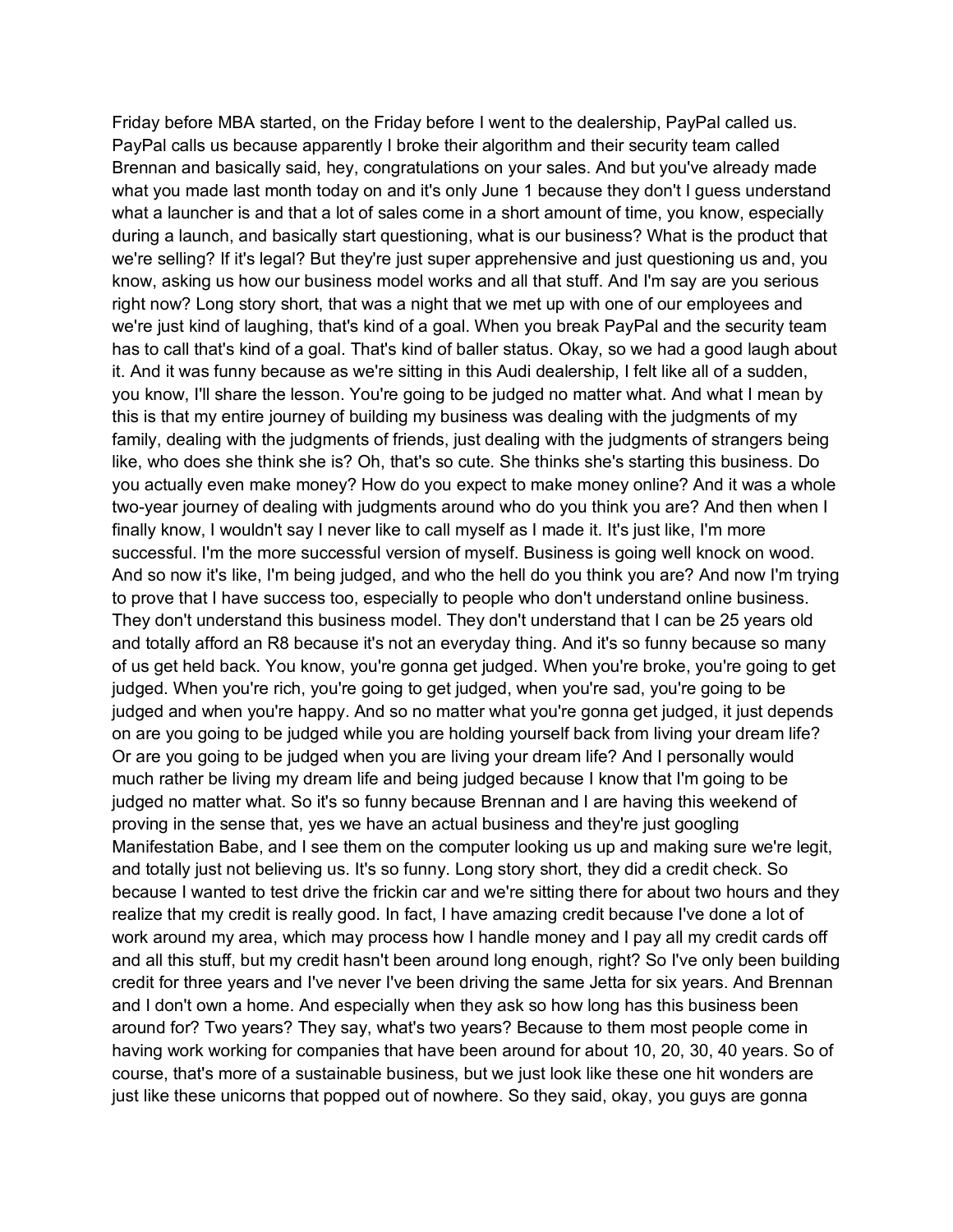either have to buy the car which we honestly could buy, but that's not what we wanted to do. That was our choice that we wanted to lease because we want to have fun. We want to play around. We want them to be responsible for maintenance. We want them to be responsible for oil changes and tires and all this stuff. We got a bunch of premium insurances where if we have any dents, scratches up to a certain size they take care of it. If a nail hits my tires God forbid, you know it's handled and is taken care of. Free car washes every single week. Once a week I wanted all those things that all the benefits of having a lease had instead of just buying a car and making it all my responsibility and also 1, 2, 3 years or up because we did a three-year lease. I want to be able to get the next model rate which I heard that they're actually stopping production after 2020 so I'm really happy that I haven't now, but who knows? I want the next car and then in two to three years I want a new car. I don't want to deal with selling it or anything like that. So we say no, we're not going to buy the car that's not an option. Or they're like you're gonna have to find a cosigner and Brennan and I are looking at each other thinking who the hell is gonna call? This is ridiculous, but I need a cosigner one and two who is going to cosign my Audi. Alright? And so Brennan and I are kind of like, okay, let's just take this as that one funny day we try to go get an R8, you know, at where we are in our business at our age where it's just, let's just treat this as a funny story. This is gonna be a funny podcast or funny livestream. So we drove down to Porsche, in Woodland Hills, and we started looking at the Porsche clients because that was going to be my next kind of my next upgrade after a Jetta. I guess that day I just decided to skip the Porsche Cayenne, but that was one of my next cards. I really liked the Porsche Cayenne. And we started looking at the Porsche Cayenne's pros and the cons. And Porsche of course, we told them what happened at Audi. Porsche again, we walk in, they're apprehensive to help us. They are hesitant. They're looking at us, wondering who we are and what we are you guys doing here? Oh, we're just a bunch of kids. No one's taking us seriously. So of course, you're going to get judged, no matter what you know, people are always gonna have their opinion of you and you just cannot live your life worrying about people's opinions because I promise you even when you're successful, you guys might look at me and be like, oh, you know, Kathrin Zenkina built this blah, blah, blah. But I'm so running into people who don't take me seriously. So it's kind of funny. Anyway, the guy at Porsche is very, very helpful. He said, okay, the financial office is closed. So we're gonna call you tomorrow, and then you guys can come in and get your car as soon as we approve you. So right. Okay, so we wanted to do something, you know, without a cosigner, and I'm having a conversation with my parents that night. And we were telling them the funny story of how we tried to get an irate and my parents said to, why didn't you guys get the R8? Why are you settling for the Porsche Cayenne? And in my head, I'm what settling? What? And my mom is like you, this is your dream car. It's been on your vision board. I literally in your bedroom, I'd walk in and I see an RA on your vision board. I just know that that's your car every time I would walk around. My mom drives an A7 and she got it about three years ago and I remember going with my stepdad back when I still lived at home and I was just graduating college. I think it was in my last year. And my stepdad and I walked in walked up to an RA and we both sat inside it together. And I told him, Brennan, this is the car that I'm gonna be driving. This is my car, and we were just kind of laughing, enjoying ourselves and my son was like yeah, I'm so excited for you I can't wait. And so we're talking to my parents and my parents are like no, you're not getting the Porsche Cayenne. It is either R8 or nothing. You preach living your dream life, you preach manifesting your dreams Kathrin like this is the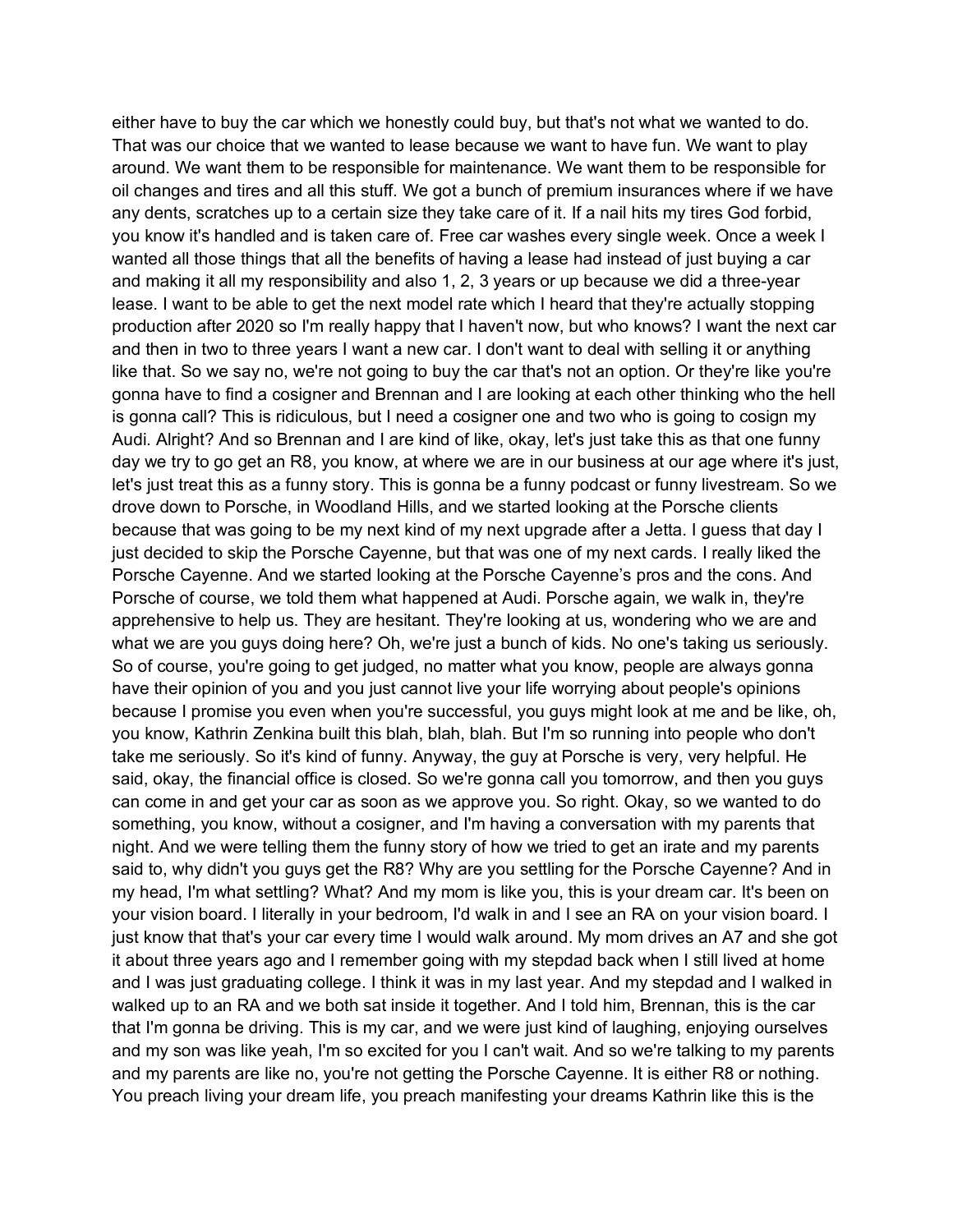definition of everything that you've ever taught, practiced yourself like, this is everything. You're getting an R9 and I'm thinking, Oh my God, my parents like hearing my parents say this was so interesting. Because two years ago, my parents were just a little like, oh, Kathrin is like, you know, and they felt so bad for me. My parents offered to move me back home with them when I was living on my grandma's couch. They're like Kathrin, you're living on your grandma's couch, you have nowhere else to go, just move back up, move back home. They're just so worried about me and especially a couple months before that, they were just giving me such a hard time because they didn't understand what I was doing. And a lot of people judge you and a lot of people have their opinions of you just because they don't understand, they're not walking in your shoes, they don't have your vision, they don't have your belief system, they don't have your filters, they don't see the way that you see the world and that is okay. So as soon as you understand that you're able to let go of other people's opinions and I was always able to gently excuse my parents be like, alright, I love you too I understand, it's a little far out there, blah, blah, blah. And so for my parents to say, no, Kathrin, you're getting the R8, they were like if you need a cosigner, obviously you're the one paying for it. And promised to be you know, financially responsible, don't bring our credit down with yours. And I say, guys this just makes sense. And obviously I'm financially responsible, blah, blah, blah, I told him about the payments, the down payment was pretty much the size of a lower Audi model. So it was kind of a big chunk that I had to put down. So I was like, alright, but it still felt easy, still felt aligned. Still made sense. And then I told them monthly payments are like, Oh, yeah, that's no problem. Bah, bah, bah, bah. And then, so anyway, next day, Brennan and I go to another Audi dealership, we go to Audi Beverly Hills, and again, we're walking through Audi Beverly Hills, this time we made an appointment and we told them what happened in Calabasas and we basically updated them on the story, told them we have a cosigner ready, got an R8 and of course we walk and they're looking at us thinking, who are these kids? Right? Who do you think you are? And just they were so not sure about this. They were so skeptical of us. That's the word I'm looking for. They're just so skeptical of us. And it's so funny because I'm sitting there like, impatiently being like, alright, okay, look at our credit, and then you know, give me whatever I need a sign, you know, what's the next step? Let me go test drive it. Long story short, after going back and forth with a couple people. And it's funny because we would walk into a dealership and they would automatically, especially the people who didn't know us, like the people were not helping us the day before, because we walked into this dealership three times. The Beverly Hills one, they were looking at us trying to guide us towards, you know, certain cars like, what are you guys here to look at? And we're thinking, oh, we're here for the R8 and they're always like, okay. So it was such a funny, interesting experience. But anyway, so then next day by the end of the night they were like okay guys and you know finally the vibe switched and it was so funny to watch them go from not taking us seriously to being like oh shit they're serious. It was just so funny to watch that kind of state shift that would go through them. Long story short they were like, okay, here's the down. We can do it for this downpayment because we're still you know, going from a Jetta to an R8 is unheard of like no one goes from a Jetta, especially Tony 12 basic Jetta to an out a brand new Audi, right? Nobody does that and they're like, do you even know this car? And I like looking at it. Guys when I sat down in it, when I saw the one that I'm driving right now with the red stripe on it the red interior, when I sat in it, I saw on the passenger side it had 999 on it. It said one of 999 I looked at 999 and instantly that inner knowing was like this is your car. This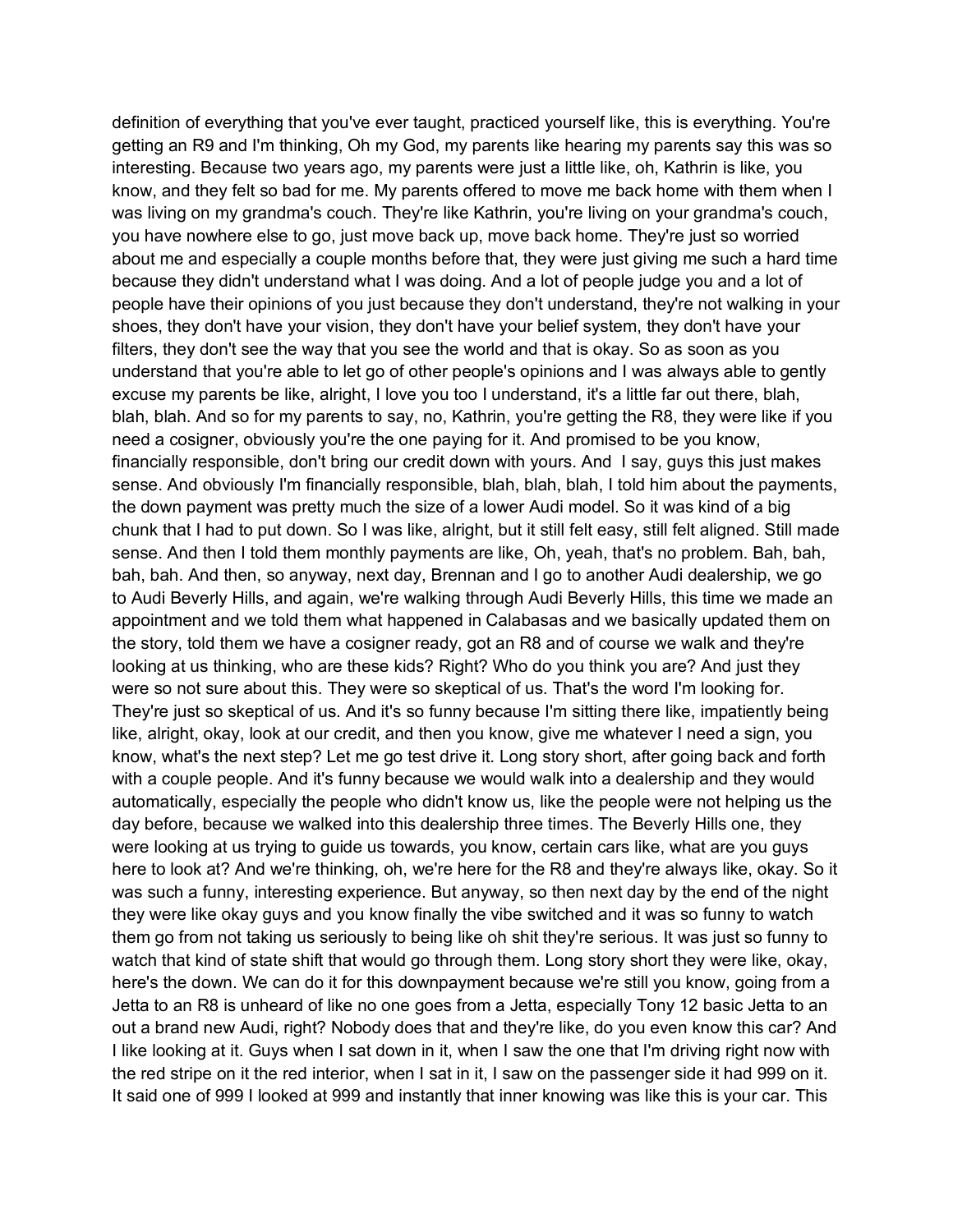is the car you're taking home. You got it. This and I just felt this wave of peace overcome me. So any question of course, we got questions like, what do you guys do? I saw them again googling our business looking us up being like, who are these kids? And finally the financial office, we're like, okay, we'll do it for this downpayment, but we have to see their bank statements. And so we went home, we sent them a PDF server with our bank statements. What it was also really funny guys, is on the application to ask for your monthly income and so I wrote down our monthly income, and when we handed it back to them, they say, no, we mean your monthly income. And I was thought this is my monthly income. And I just remember this very quietly. Wow, it came out of one of their mouths. And it immediately made me feel really good. I'm like, guys we can do this. So we sent them our bank statements. We went back the next day, I finally test drove it. And this was the car that I'm driving right now the Audi R8. It's not Just an Audi R8. It's an RWS, which means real rear wheel series, which also means rear wheel drive. So it's literally built to be a race car. And Audi is famous for being quatro like four-wheel drive. And so the fact that it's rear wheel drive is very rare. There's only 999 models in the entire world after that they stopped production. There's only 300 of them in the United States. And surprisingly, the Beverly Hills dealership got the very first one to be in the United States. So that's the car that I'm driving right which brings me to my next lesson, which I'll share at the end. My next insight/lesson of things I've learned manifesting my rate. So we come the next day.

And I'm like, okay, will you let me test drive it you know? You guys I have not slept. I'm so excited. I feel like I'm on the edge of my seat. I feel like I'm one step away from having this thing and they're not giving it to me and I'm just thinking, oh my god, this is so crazy. And of course Brennan and I are upper limiting like crazy. We are having more fights than usual we're snapping at each other for no reason because his ego's freaking out and my ego's freaking out. Of course, anytime you uplevel your ego is going to try to bring you down, because it's a little too hot for your ego at the next level. And so it's gonna keep trying to bring you down. So I am at my resting heart rate. I have an Apple Watch. And my resting heart rate at night is now over 100 beats per minute, which is very, very high. I can't fall asleep before 2am so I had to take NyQuil, I got sick. I was just on this energy of sitting on the edge and just being like, Oh my God, is it gonna happen? Is it gonna happen? It's like the biggest coolest thing that I've ever manifested and I'm like, Is it gonna happen? Is it gonna happen? Is it gonna happen? And so, you know, where? Where was I taking this? Oh, yeah. So finally we test drive it. And it was like a price thing. They marked up the price by 30 grand because it's limited edition, it's actually an appreciating car. So when because we're stopping our re production and because there's only 999 models of the car that I have, they're like guys, like if you decide to buy this car when the lease is up, it's probably a really good idea because it's actually going to be worth more after you, you know, afterwards in three, four or five years than it is when you first bought it. So we're like, okay, that's something to think about. It's really cool. So finally, they let me test drive it. It's now Tuesday 48 hours after I walked into the Calabasas dealership, and I'm like, what if I hate it like all this work? No sleep, headache, I literally have a frickin headache by now. And I hate it. And so I get in the car. And of course, like he's pulling out the RV and you know, like it's always indoors like they always keep it indoors. And I'm always wondering how they bring it indoors like how you park the car inside the building. And of course, you start moving all these cars and then he you know, our guy, our sales manager who's actually really really cool. Finally drives it out.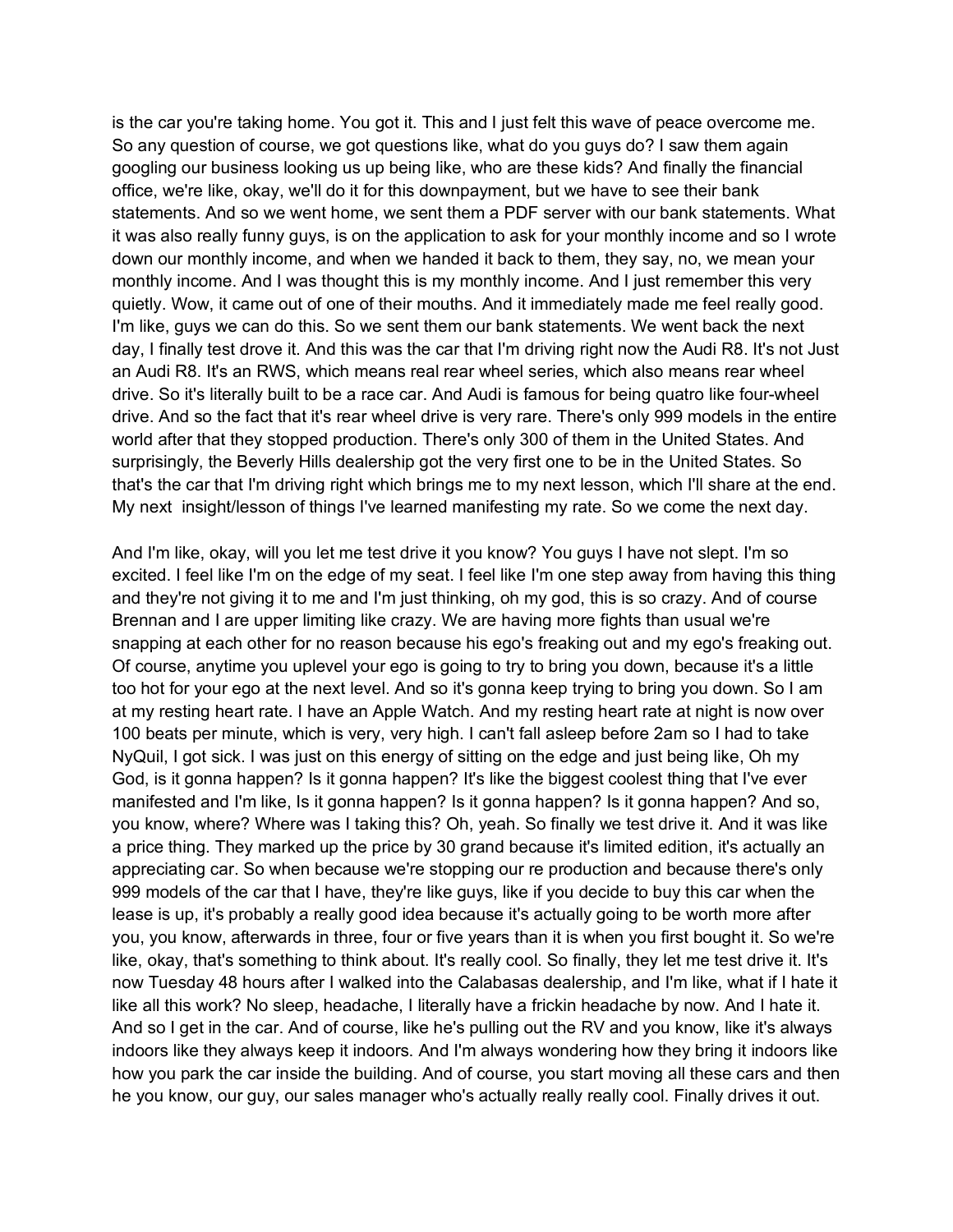And everyone Of course, everyone is like staring and everyone's staring like me walking into it, you know, like this young looking little girl. And I walked into the RA Brennan's license expired actually. So he couldn't drive it. At that time, he couldn't test drive it so it was just on me. And I get in the car and I drive it around the block, and it's like, smooth as butter. So delicious, so amazing. Everything that I imagined but even better, and I was like, Oh shit, we have to bring this home. We have to! We got to sign the papers. And Brennan and I were going into the negotiation process, knowing that we have to be ready to walk out if they're not willing to go to where we want to go. We have to keep the ball in our court. We have to walk out and be ready for that. And so I really want this car. I love it. And it has 999 on it like, this is perfect. This is my car. And so I drive around the block and Brennan can just see it on my face like oh shit, she's in love. And we walk into the room, of course, and they think we're gonna go sign the paper for it and Brennan's like, no, we need to bring the price down a little bit. So conversation back and forth, back and forth. Finally Brennan gets to this number, the guy walks out. He's like, I need to make a phone call. Then he returns and immediately is like congratulations, you guys and shakes our hand when we go to the financial office or whatever. Go sign a bunch of papers. Then this is where the next waiting process happens because I needed a cosigner who was my stepdad. They had to fly the papers up to Washington State. He had to sign them, it had to be notarized, and then they had to FedEx the papers back, and only then could I pick up my car and so even though I signed for my car on Tuesday, I basically was like couldn't tell anyone and was super silent about it till Friday and of course on Friday I told all my family and friends I just kept a secret from you guys because I wanted to just enjoy the car and I was just so sick by Friday. Thankfully by Saturday I already got over the illness, but just like I was feeling up my body just shut down. I couldn't even fully enjoy it on Friday when I finally picked up but I still did. And so finally they gave us a call. And I was like, oh my god, this is happening. We went in, we picked it up. They showed us all the interior, all the cool buttons and of course the whole dashboard is a computer. So everything's computerized. It's really cool. It has a CarPlay, which is like the apple version and is basically like an apple thing and it syncs beautifully and you can text, you can use a GPS. I mean this is like beyond my Jetta. And finally when you drive it off, and I have this vision you guys I had this visualization back on my grandma's couch that I am driving not even an R8, but a white S5 because at that time in my life I was practicing growing my manifesting muscle. So I was practicing manifesting in level, so I remember my like next level as high as I can imagine right now as believable as I can get as a white S5 five and I had this vision of me driving with one hand or know what my left hand up my right hand having a nice cup of coffee. So I remember having an iced Starbucks coffee. I just picked up Brennan from the airport because again you guys when I first started living on my grandma's couch Brennan still didn't. Someone quickly asked why would they need a cosigner if you make so much is your dad a minor too? Actually he is not but because my parents have a really long history of leasing cars buying homes, all this stuff they were more reliable in the sense of having, the history of being able to make payments and being able to pay off loans. For me my credit history is only three years old, even though I can totally afford it. Anyway, so I just thought that would be clear, because I know that there's gonna be a lot of questions. I know, it's crazy. It's weird. It's totally a lesson I learned as an entrepreneur that us entrepreneurs don't think about credit. We don't think about building a credit, we don't think about these things. And of course, you can pay for things in cash, but when sometimes it makes more sense. You know, if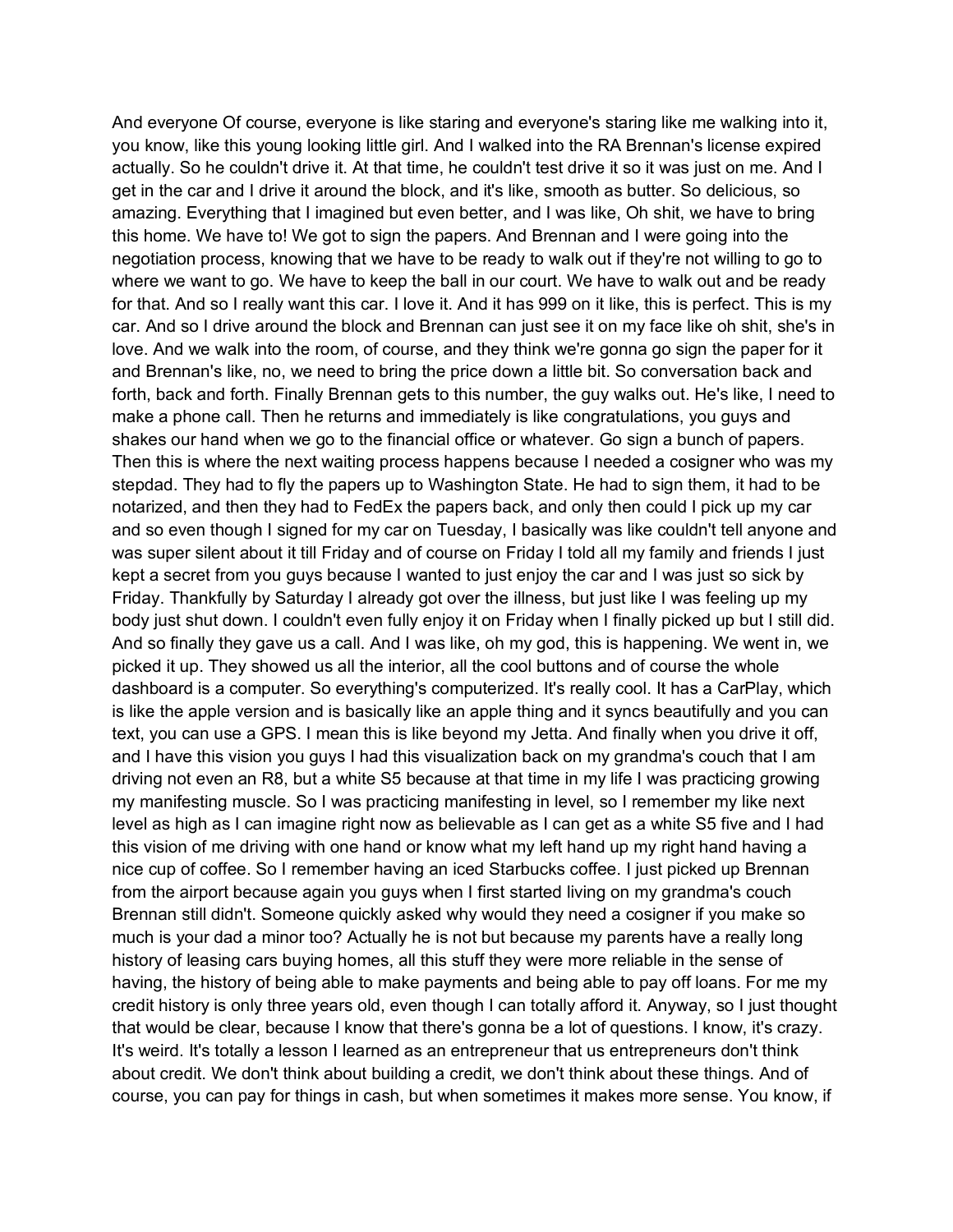there's things that make sense where it requires your credit to make it happen. And then you don't have a credit history because you've been paying for everything with cash or you haven't really been using credit cards or whatever, then you know, you're out of luck. No one takes you seriously, even if you're a millionaire. So cool, interesting lessons that I learned. Anyway, Brennan and I are driving and ,my vision of Pacific Coast Highway, Brennan and I were not living in LA together yet I moved first. And then he moved about six weeks later. So I remember like, and Brennan had no plans of moving to LA at the time. So my visualization at this time was I go from LAX, I pick up Brandon, we drive down PCH, because somehow I would, I don't know, I still use the GPS to get around LA. But anyway, I saw it all connected. And I had the song fast car on and I'm drinking my iced coffee and just enjoying the windows down, sun out, totally loving my life, enjoying my life. And that was my visualization. And as soon as we picked up the array, we showed my grandparents, my grandparents almost freaked out. They were so excited. Then we drove to Santa Monica, how to date in Santa Monica. And then we lived out this vision that I had except in a white R8., and something that I learned you guys, the lesson that I learned is that it's always going to be better than you imagined. Because I imagine driving an R8 but I didn't realize that I would have such a rare model I didn't realize I didn't have. I didn't think about the interior, the red interior, I didn't think about how it would feel even better than I could ever imagine. And how also to just never give up. And also in your hardest times, do not listen to the opinions of others, because so many people are going to look at you and be like, that's unrealistic. That doesn't make sense that in the dream world, you have to have realistic goals. And the thing is that you guys need to stay focused on your desires. And if you want some nuts of course, if you want something right, if you do have desires, and if you want something like an Audi R8 or your dream car, whatever it might be, or a dream house or dream relationship. It's up to you to stay focused on it and keep visualizing it and keep manifesting It because when it actually happens, you guys, it's gonna be so much better than you could ever imagine. It's gonna be amazing and it's gonna be magical and the thing is, is that you're kind of in this place between this is really normal and it doesn't feel like anything you know, like it feels really cool but at the same time it's normal. And a balance between holy effing shit has happened. And of course, I cried. I had moments of crying, I had moments of just laughing uncontrollably and just just a wave of emotions and a whole emotional roller coaster and I was super duper excited. And I was really excited to share with you guys tomorrow I am leaving to Las Vegas to take a team Manifestation Babe on a retreat to Vegas I know sounds so work retreat like but I love Vegas. Vegas is a very high vibe environment for me and I get to take my itty bitty but mighty team to Las Vegas. We're going to do vision boarding, we're going to do All this vision stuff and manifesting stuff for the business, figuring out Manifestation Babe, figuring out, you know what I want to be doing what we can do together who we might need to hire where we need help, where we need to uplevel what we can be doing better, and just really sit down together and just have this very focus. And I've always done this for myself, but I've never done it together with my team, like I've never had a team to help me create the manifestation of a vision. So I'm super excited for that. And I feel like it's just such a fitting transition into that because you say to yourself, holy shit, everything you know, the car applies more to my personal life. And now I can take all this stuff and carry it on to my business and keep creating success and keep inspiring you guys and keep showing you what's possible. And it really dawned on me because I remember every time I'd see someone achieve their goals or see someone achieve something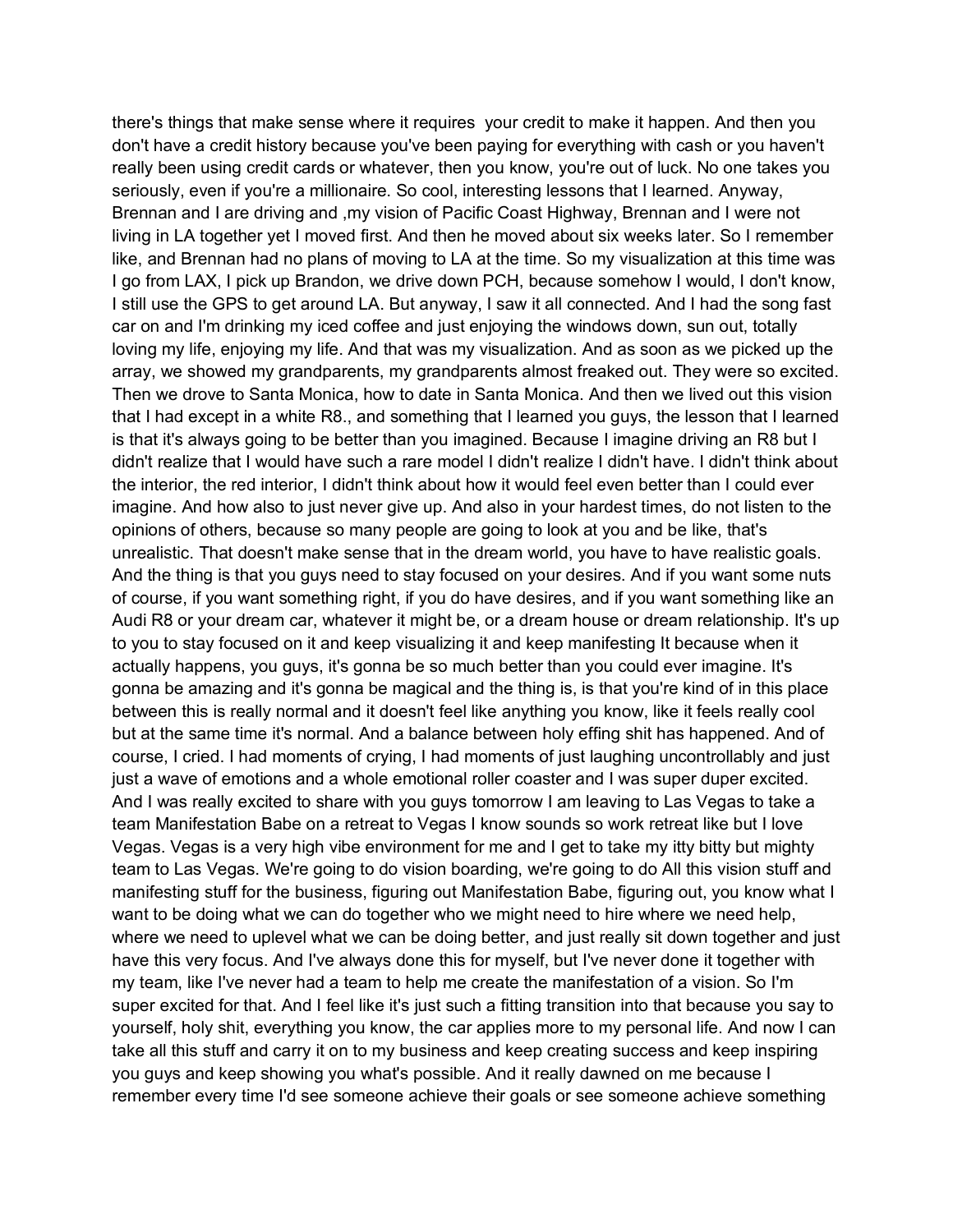that they've always wanted to manifest, I always took it as a sign that I am I'm actually directly in, in alignment with my desire because if something is possible for someone else, it means it's possible for me to. And when it is, in my reality, even via someone else's life, it's still in my reality, I'm seeing it with my very eyes, which means that I'm actually on the right frequency. It's not a direct frequency because otherwise it would have manifested into my life, but I'm on the frequency. And the last thing that you should ever do in that space of seeing it having manifested in your general reality is to get upset, or is to get jealous or envious or anything like that. Because what you end up doing then is repelling it because you can't be excited for someone else, then, you know, you won't attract that same excitement, same celebration, same whatever back into your life. And that's something that I've been practicing. So I wanted to make a post about that over the weekend. So if you follow me on Instagram or you are in my facebook group, you'll see it. It's about like you know, when others manifest what you want doesn't mean that you don't deserve it, it doesn't mean that you made a mistake, it doesn't mean that you're sucking up manifesting, it means that you are on the right path. And every time I see you know, someone else accomplished something huge, like, I'm in the seven figure range. And now I'm looking up to people in the multiple seven and even eight figure nine figure 10 figure range. And when I look at them, I get so excited, because I know that if it's possible for people to be at that next level, and if it's possible for people to having a have accomplished, you know, those big things, that means that I can dream even bigger, and I can have even bigger and that's so exciting. But most importantly you guys, it's important to note that you need to celebrate where you are right now. And you need to live this life that you're trying to create that you're working on creating as if it's already happened. It's like that balance between enjoying where you are right now and also knowing that the best is yet to come. And again, I wanted to remind you before I get off this podcast episode, I really wanted to remind you guys that you cannot be afraid of judgment. You cannot hold yourself back from your potential from giving your gifts, from delivering your message or information from inspiring others because you're afraid of other people's opinions or other people's judgments. Because guess what, you guys your worst nightmare is true, you're gonna get judged, and you're going to get judged no matter what you're going to get judged of the very thing you're most afraid of doing. And you're also going to get judged when you've already accomplished all of your desires and goals, there are going to be people that judge you. And it's so interesting because driving this car around Los Angeles, I am now coming across two types of people. There are the people who let me go through and there are the people who purposely try to cut me off. You know, you're going to come across haters, you're also going to come across more people that frickin love you and are inspired You and you need that polarity. And that polarity keeps you in place. It keeps you in check. It keeps reminding you of what's important in life. So you cannot be afraid of judgment because having experienced judgment when I had nothing, and having experienced judgment when I now have these really cool things, you know, I have my success and something to show for. I still experience judgment, I still experience people's opinions. There's always the unsolicited advice that I get and all these things and bla bla bla bla and people who don't know, you think that they know you, but it's okay. So don't hold yourself back. Just because you're afraid of judgment. And the number two lesson that I learned from manifesting my IRA is that it's gonna be better than you imagine. So anytime you write out your desires, or you have your visualization or you have your intentions, always set the intention of this or something better. And never give up